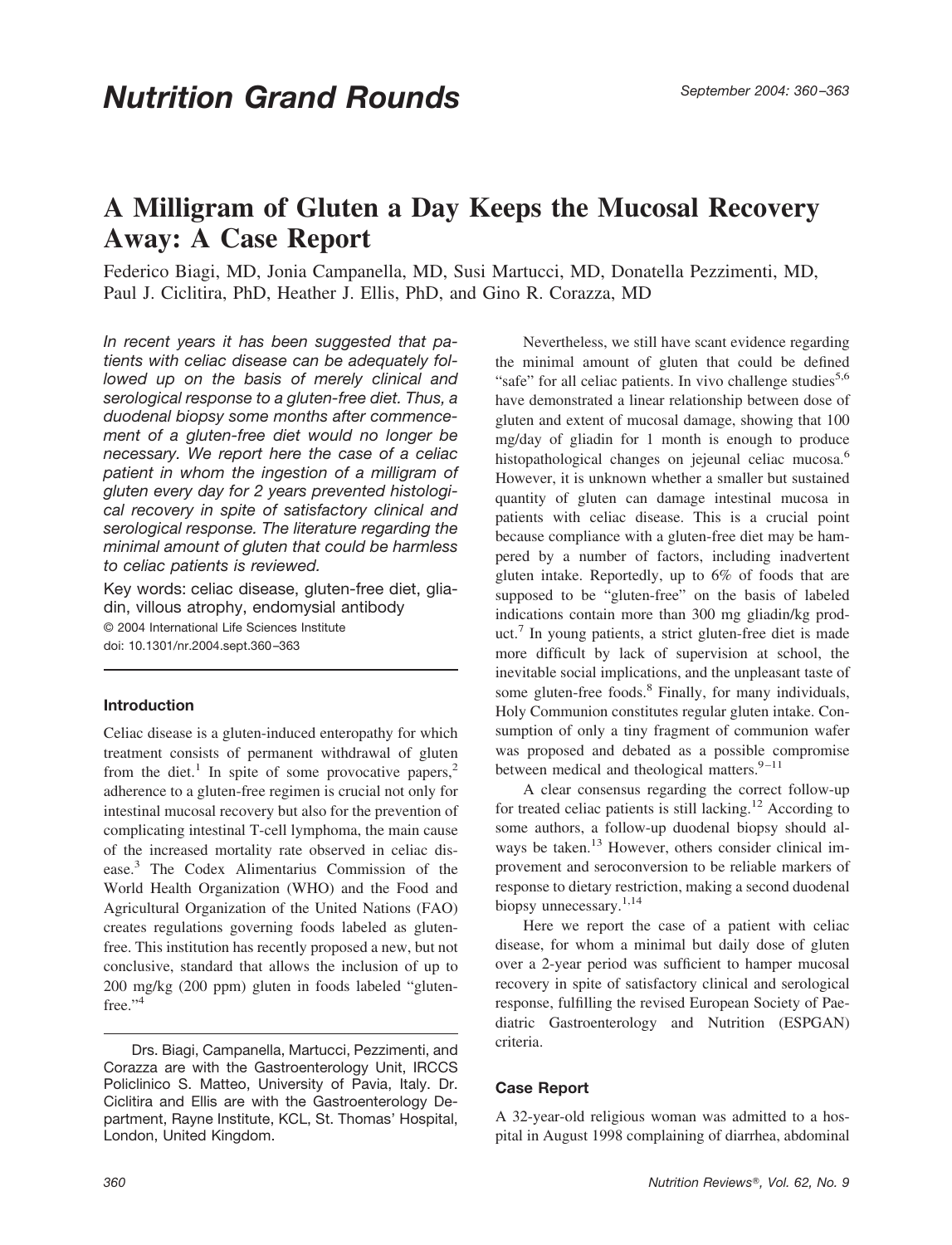pain, and weight loss (body mass index [BMI, kg/m<sup>2</sup>] = 19). She had a history of iron deficiency anemia over the last 10 years with fatigue, hair loss, and koilonychia treated by intravenous iron supplementation. She reported failure to thrive in childhood and late menarche. Laboratory analysis revealed iron deficiency anemia (Hb = 10 g/dL; serum iron = 3.7  $\mu$ mol/L; ferritin = 5 ng/L). Levels of folate were reduced, and vitamin  $B_{12}$ was normal. Liver function tests showed mildly raised transaminases. A flat small bowel mucosa on upper endoscopy and positive endomysial antibodies proved she was affected by celiac disease. HLA typing revealed DQA1\*0501 DQB1\*0201 susceptibility alleles.

Thereafter, she commenced a gluten-free diet. She was referred to our center in December 1999. Diarrhea and abdominal pain had stopped and weight lost had been recovered. Transaminases were normal. However, anemia and endomysial antibodies were still present. An interview revealed she was not on a strict gluten-free diet because she was taking a daily communion wafer and had several other unintentional dietary lapses. Although we explained to her how to follow a strict gluten-free diet, she refused to stop taking a daily fragment of communion wafer.

The fragments of communion wafer weigh approximately 30 mg each (Figure 1). The amount of gliadin was measured by a double-sandwich ELISA. As previously described, we used a murine monoclonal antibody PN3 (IgG1 subclass) raised against a putative toxic peptide (core sequence QQQPFP), and a polyclonal rabbit (IgG fraction) anti-unfractioned gliadin acting as capture antibody (50 mcg/mL).<sup>15</sup> The mean amount of gliadin was found to be 1.76 g gliadin/100g, corresponding to 3.52 g gluten/100g. A 30-mg fragment of communion wafer therefore contains approximately 0.5 mg of gliadin (1 mg of gluten).

Eighteen months later, apart from the daily intake of



**Figure 1.** Fragments of communion wafer that underwent analysis of gluten content.

a small fragment of communion wafer, the patient was on a strict gluten-free diet, as assessed by a dietary diary. Her diet consisted of almost exclusively natural rather than manufactured products. The only exceptions were some gluten-free products approved by the Italian Celiac Society. However, multiple duodenal biopsies revealed persistence of severe villous atrophy and an increased number of intraepithelial lymphocytes (sections were blindly evaluated by an observer unaware of the timing of the biopsies). Nevertheless, at that time she was well, anemia had disappeared, and celiac antibodies were negative (Table 1). It should be noted that an 18-month period was suggested as a reasonable timing to perform a second duodenal biopsy, avoiding the risk of confusing slow-recovery patients with unresponsive patients.<sup>16</sup>

## **Discussion**

Although the diagnosis of celiac disease requires that intestinal mucosa are shown to be gluten sensitive, a clear consensus on how to follow up with patients with celiac disease has not been reached so  $far<sup>12</sup>$  To avoid the distress of a duodenal biopsy in young patients, pediatricians have suggested follow-up in young children simply on a clinical and serological basis. $<sup>1</sup>$  However,</sup> endomysial antibodies have already been demonstrated to be a poor predictor of persisting villous atrophy.<sup>17–19</sup> Moreover, in patients undergoing oral challenge, while the intraepithelial lymphocyte count was found to be strictly related to gluten intake, clinical and laboratory data did not give any information. $6$  We would caution that these data suggest that in patients on a low-gluten diet seroconversion of celiac antibodies can occur in spite of persistent mucosal abnormalities.

On histopathological grounds, no differences have been described between patients on a traditional glutenfree diet and those who follow a more rigorous diet, the so-called no detectable gluten (NDG) diet.<sup>20</sup> However, it is difficult to make an accurate comparison between the amount of gluten ingested daily by the patient we described and the amount of gluten present in both a gluten-free diet and an NDG diet. Inter-individual variability might explain differences in terms of gluten susceptibility. Another crucial point is that celiac patients following a gluten-free diet or an NDG regimen were all well treated and small bowel mucosa had recovered. One could speculate that a minimal quantity of gliadin can hamper mucosal recovery, but cannot induce villous atrophy in well-treated celiac patients. Although it is clear that a dose of 100 mg/day of gliadin administered for 1 month is toxic to duodenal mucosa, $6$  to date, there are no studies investigating the effects of smaller doses of gliadin ingested for longer periods of time. Such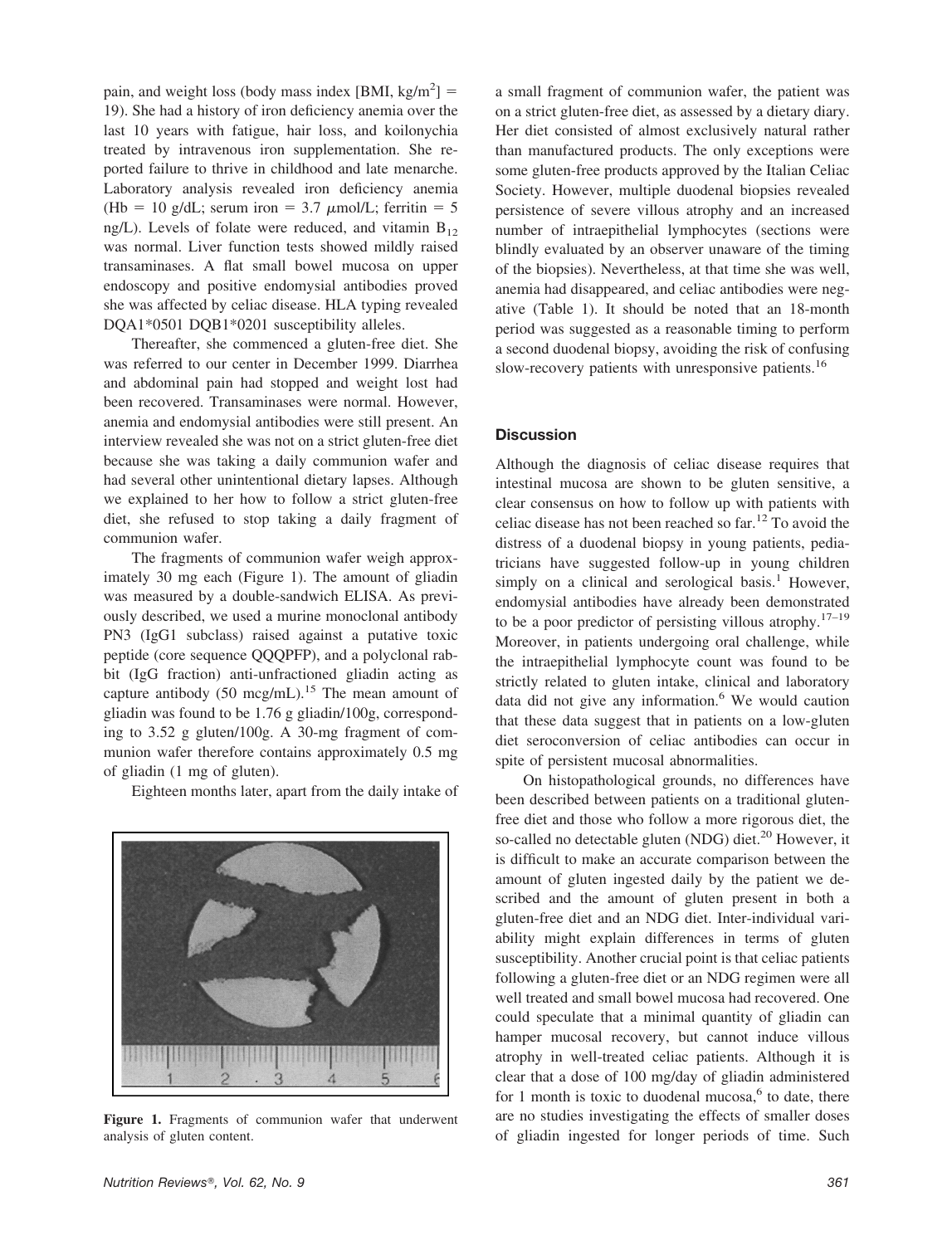|  |  | Table 1. Serologic, Histopathologic, and Dietary State at Diagnosis and Follow-up |  |  |  |  |
|--|--|-----------------------------------------------------------------------------------|--|--|--|--|
|--|--|-----------------------------------------------------------------------------------|--|--|--|--|

| Date  | $Hb$ (g/dL) | EMA                             | <b>TTA</b> | IgA AGA                         | IgG AGA | DII Bx   | <b>Diet</b> |
|-------|-------------|---------------------------------|------------|---------------------------------|---------|----------|-------------|
| 12/99 | 10.0        |                                 |            |                                 | bdl     | not done | <b>GCD</b>  |
| 01/00 | 10.3        |                                 | bdl        |                                 | bdl     | Marsh 3  | $GFD + DCW$ |
| 04/00 | 11.0        |                                 | bdl        | bdl                             | bdl     | Marsh 3  | $GFD + DCW$ |
| 07/00 | 12.1        | $\hspace{0.1mm}-\hspace{0.1mm}$ | bdl        | $\hspace{0.1mm}-\hspace{0.1mm}$ | bdl     | Marsh 3  | $GFD + DCW$ |
| 06/01 | 13.5        |                                 | bdl        |                                 | bdl     | Marsh 3  | $GFD + DCW$ |

Hb = hemoglobin, EMA = endomysial antibodies, TTA = tissue transglutaminase antibodies, AGA = gliadin antibodies, DII Bx = biopsy in the second part of duodenum,  $GCD =$  gluten-containing diet,  $GFD =$  gluten-free diet,  $DCW =$  daily communion wafer,  $-$  = negative,  $+$  = positive, bdl = borderline.

studies would better reproduce unintentional dietary lapses.

The case we presented suggests that the daily intake of 0.5 mg of gliadin for a 2-year period did not allow mucosal recovery. We are aware that the patient's diet could have been contaminated by undetected gluten. Only the dietary withdrawal of the fragment of communion wafer would have definitely clarified whether such a small amount of gluten was responsible for the lack of mucosal recovery. Unfortunately, the patient refused to take a gluten-free communion wafer. The Catholic church requires a communion wafer to be made with wheat flour. It is unlikely that the lack of mucosal recovery was due to gluten inadvertently contaminating her diet. The strictness of the patient's diet was assessed by a dietary diary and was comparable to that of the Italian Celiac Society patients, who respond histologically very well to a gluten-free diet. Finally, the patient's remarkably good clinical condition makes it very unlikely that she is affected by refractory/complicated celiac disease, a severe disease with a very poor progno- $\sin^{21,22}$ 

It should be noted that without the aid of a duodenal biopsy during the follow-up, we would have missed the lack of mucosal recovery, in spite of both clinical and serological response, fulfilling the revised ESPGAN criteria.<sup>1</sup> Mucosal recovery is the main protection against the occurrence of intestinal lymphoma.<sup>3</sup> We believe that in adult patients with celiac disease, a second duodenal biopsy should be made in all cases; this is the only way to identify patients with persisting villous atrophy, which could be missed if one relied on clinical and serological data only.

- 1. Walker-Smith JA, Guandalini S, Schmitz J, et al. Revised criteria for the diagnosis of coeliac disease. Report of the Working Group of the European Society of Paediatric Gastroenterology and Nutrition. *Arch Dis Child.* 1990;65:909–911.
- 2. Kumar PJ. Commentary: are patients any better at adhering to a gluten-free diet? *Ital J Gastroenterol Hepatol.* 1997;29:310–311.
- 3. Corrao G, Corazza GR, Bagnardi V, et al. Mortality in patients with coeliac disease and their relatives: a cohort study. *Lancet.* 2001;358:356–361.
- 4. Stern M, Ciclitira PJ, van Eckert R, et al. Analysis and clinical effects of gluten in coeliac disease. *Eur J Gastroenterol Hepatol.* 2001;13:741–747.
- 5. Ciclitira PJ, Evans DJ, Fagg NL, Lennox ES, Dowling RH. Clinical testing of gliadin fractions in coeliac patients. *Clin Sci.* 1984;66:357–364.
- 6. Catassi C, Rossini M, Rätsch IM, et al. Dose dependent effects of protracted ingestion of small amounts of gliadin in coeliac disease children: a clinical and jejunal morphometric study. *Gut.* 1993; 34:1515–1519.
- 7. Ciacci C, Mazzacca G. Unintentional gluten ingestion in celiac patients. *Gastroenterology.* 1998;115: 243.
- 8. Mayer M, Greco L, Troncone R, Auricchio S, Marsh MN. Compliance of adolescents with coeliac disease with a gluten free diet. *Gut.* 1991;32:881–885.
- 9. Scotta MS, De Giacomo C, Maggiore G, Siena S, Ugazio AG. Eucharistic problems for celiac patients. *N Engl J Med.* 1982;307:898.
- 10. Guiraldes E, Gutiérrez C. Coeliac disease and Holy Communion*. Lancet.* 1988;1:57.
- 11. Moriarty KJ, Loft D, Marsh MN, Brooks ST, Gordon D, Garner GV. Holy communion wafers and celiac disease*. N Engl J Med,* 1989;321:332.
- 12. Walker-Smith JA. Discussion of diagnostic criteria for celiac disease at Tampere Meeting. In: Mäki M, Collin P, Visakorpi JK, eds. *Celiac Disease. Proceedings of the Seventh International Symposium on Celiac Disease.* Tampere: Celiac Disease Study Group, University of Tampere; 1997:191–193.
- 13. Ciclitira PJ, King AL, Fraser JS. AGA technical review on celiac sprue. American Gastroenterological Association. *Gastroenterology.* 2001;120:1526 – 1540.
- 14. Farrell RJ, Kelly CP. Celiac sprue. *N Engl J Med* 2002;346:180–188.
- 15. Ellis HJ, Rosen-Bronson S, O'Reilly N, Ciclitira PJ. Measurement of gluten using a monoclonal antibody to a coeliac toxic peptide of A-gliadin. *Gut.* 1998;43:190–195.
- 16. Smith SN, Daneshmend TK. What is the optimal timing for repeat small bowel biopsy in adults with coeliac disease? Gut 1999;44(Suppl 1): T45.
- 17. Valentini RA, Andreani ML, Corazza GR, Gasbarrini G. IgA endomysium antibody: a valuable tool in the screening of coeliac disease but not its follow-up. *Ital J Gastroenterol.* 1994;26:279–282.
- 18. Troncone R, Mayer M, Spagnuolo F, et al. Endomysial antibodies as unreliable markers for